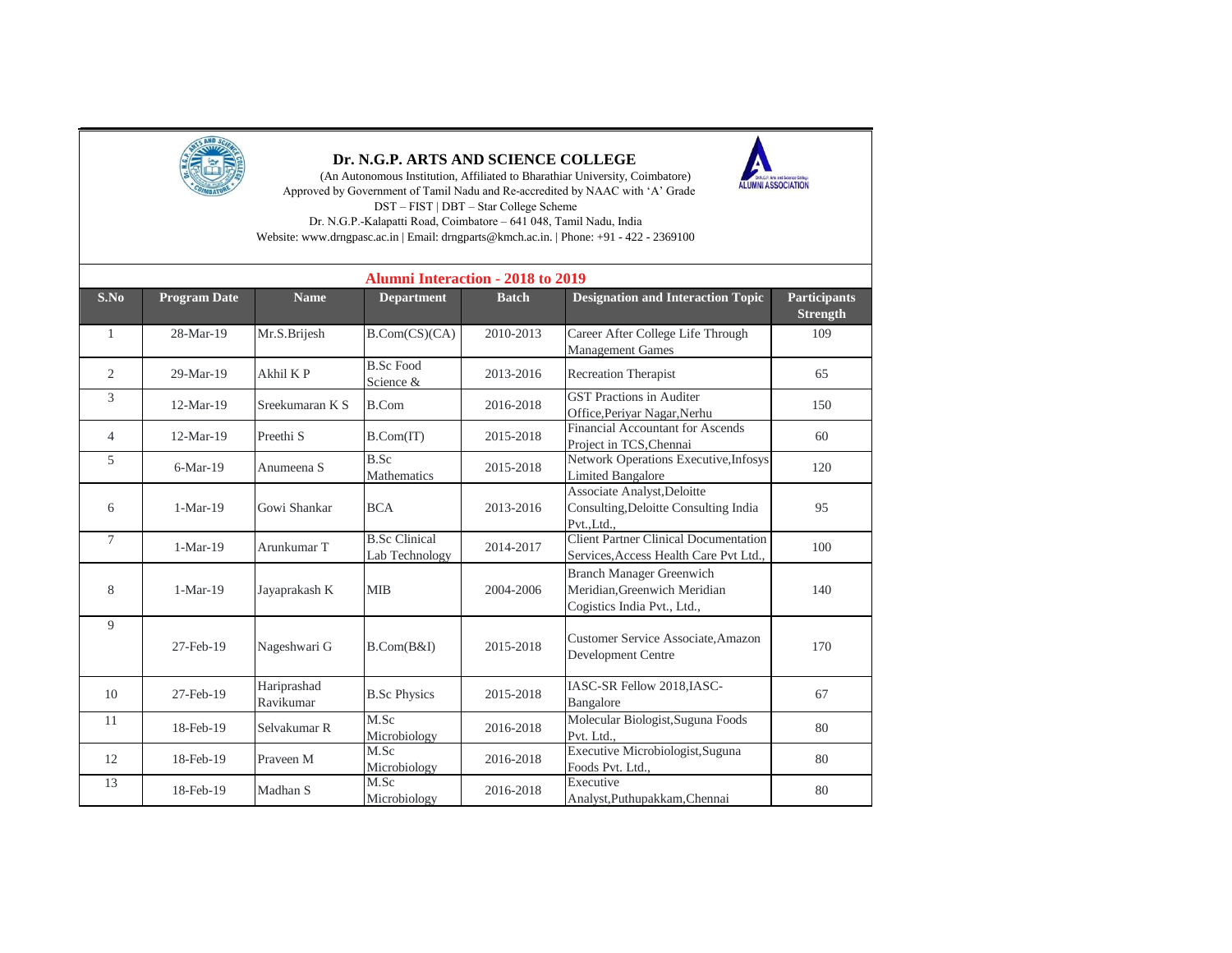| 14 | 14-Feb-19                     | Kiruba M             | B.Com(PA)                       | 2015-2018 | Customer Service Associate, Amazon<br>India                                 | 240 |
|----|-------------------------------|----------------------|---------------------------------|-----------|-----------------------------------------------------------------------------|-----|
| 15 | 14-Feb-19                     | Sandhiyadevi V       | <b>B.Sc Physics</b>             | 2015-2018 | Bharathiar University (Student)                                             | 77  |
| 16 | 26-Feb-2019 & 27-<br>Feb-2019 | Vignesh              | B.Com(CS)(CA)                   | 2010-2013 | SR Associate, Accounts Payable<br>Analysis Ford Motor Company<br>Coimbatore | 119 |
| 17 | 26-Feb-2019 & 27-<br>Feb-2019 | <b>Brijesh</b>       | B.Com(CS)(CA)                   | 2010-2013 | SR Associate, Accounts Payable<br>Analysis Ford Motor Company<br>Coimbatore | 119 |
| 18 | $8$ -Feb-19                   | Surya R              | M.Sc.<br>Biotechnology          | 2016-2018 | Centrlized Monitoring<br>Coordinator, IOVIA                                 | 60  |
| 19 | $4$ -Feb-19                   | Ashok G              | B.Com(CA)                       | 2006-2009 | <b>MANAGER, Risk</b><br>Advisory, Deloitte, Bangalore                       | 105 |
| 20 | $4$ -Feb-19                   | Thirunageshwari J    | $B$ . $Com(B&I)$                | 2015-2018 | NITRO Developer, TATA<br>Condultancy Services Ltd, Chennai                  | 100 |
| 21 | $2$ -Feb-19                   | Jeganeshwaran K<br>M | M.Sc.<br>Microbiology           | 2016-2018 | <b>Executive Quality</b><br>Controller, Ajinomoto India Pvt Ltd.,           | 80  |
| 22 | $11-Jan-19$                   | M.R.Nandhini         | <b>BCA</b>                      | 2012-2015 | <b>Placement Readiness</b>                                                  | 100 |
| 23 | $29$ -Dec-18                  | Mr.K.Karthick        | <b>B.Sc Computer</b><br>Science | 2011-2014 | Guest Lecture-Employment<br>Opportunities in IT Sector                      | 150 |
| 24 | $28$ -Dec-18                  | Ms.Sayani Ghosh      | M.Sc Hospital<br>Administration | 2012-2014 | Open Forum-Interaction                                                      | 20  |
| 25 | $22$ -Dec-18                  | N.Dhivya Shri        | B.Sc(CDF)                       | 2013-2016 | Art of Designing                                                            | 60  |